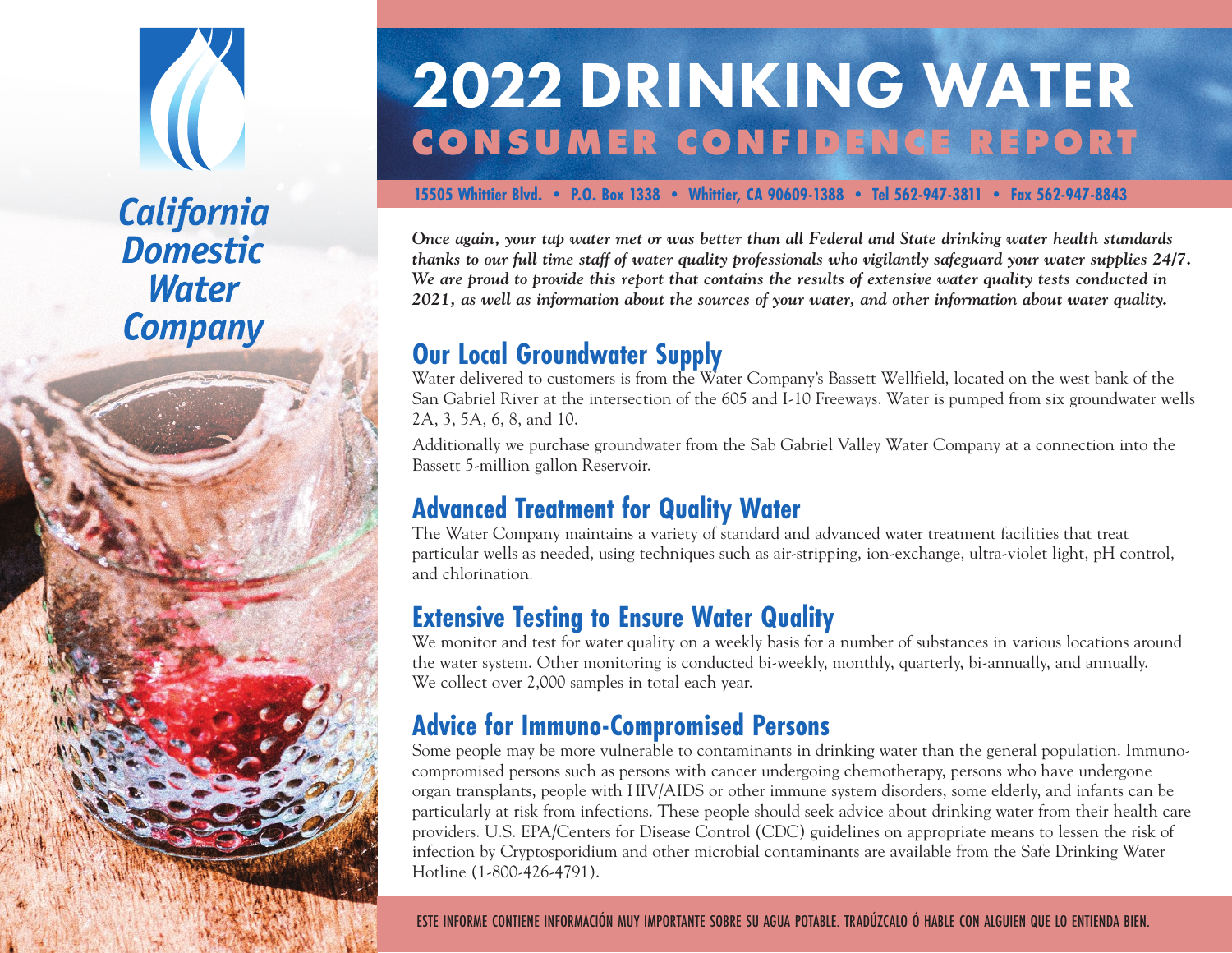#### **Information About Water Quality**

The sources of drinking water (both tap water and bottled water) include rivers, lakes, streams, ponds, reservoirs, springs, and wells. As water travels over the surface of the land or through the ground, it dissolves naturally-occurring minerals and, in some cases, radioactive material, and can pick up substances resulting from the presence of animals or from human activity.

#### **Contaminants that may be present in source water include:**

- Microbial contaminants, such as viruses and bacteria, that may come from sewage treatment plants, septic systems, agricultural livestock operations, and wildlife.
- Inorganic contaminants, such as salts and metals, that can be naturally-occurring or result from urban stormwater runoff, industrial or domestic wastewater discharges, oil and gas production, mining, or farming.
- Pesticides and herbicides, that may come from a variety of sources such as agriculture, urban stormwater runoff, and residential uses.
- Organic chemical contaminants, including synthetic and volatile organic chemicals, that are byproducts of industrial processes and petroleum production, and can also come from gas stations, urban stormwater runoff, agricultural application, and septic systems.
- Radioactive contaminants, that can be naturally-occurring or be the result of oil and gas production and mining activities.



#### **More Information About Drinking Water**

In order to ensure that tap water is safe to drink, the U.S. Environmental Protection Agency (U.S. EPA) and the State Water Resources Control Board (State Water Board) prescribe regulations that limit the amount of certain contaminants in water provided by public water systems. State Water Board regulations also establish limits for contaminants in bottled water that provide the same protection for public health.

Drinking water, including bottled water, may reasonably be expected to contain at least small amounts of some contaminants. The presence of contaminants does not necessarily indicate that water poses a health risk. More information about contaminants and potential health effects can be obtained by calling the U.S. EPA's Safe Drinking Water Hotline (1-800-426-4791).

#### **Source Water Assessment Completed**

An assessment of the drinking water sources for California Domestic Water Company was completed in January 2019. The sources are considered most vulnerable to the following activities associated with contaminants detected in the water supply:

- Drinking water treatment plants
- Known contaminant plumes
- Underground storage tanks confirmed leaking tanks
- Housing high density
- Wells water supply
- Schools

The sources are considered most vulnerable to the following activities not associated with any detected contaminants:

- Transportation corridors freeways/state highways
- Transportation corridors railroads

*A copy of the complete assessment may be viewed at:* California Domestic Water Company 15505 Whittier Blvd. Whittier, CA 90603

*For more information about water supply or quality, or to request a summary of the assessment, contact:* Ernesto "Che" Venegas, Director of Water Operations at: (562) 947-3811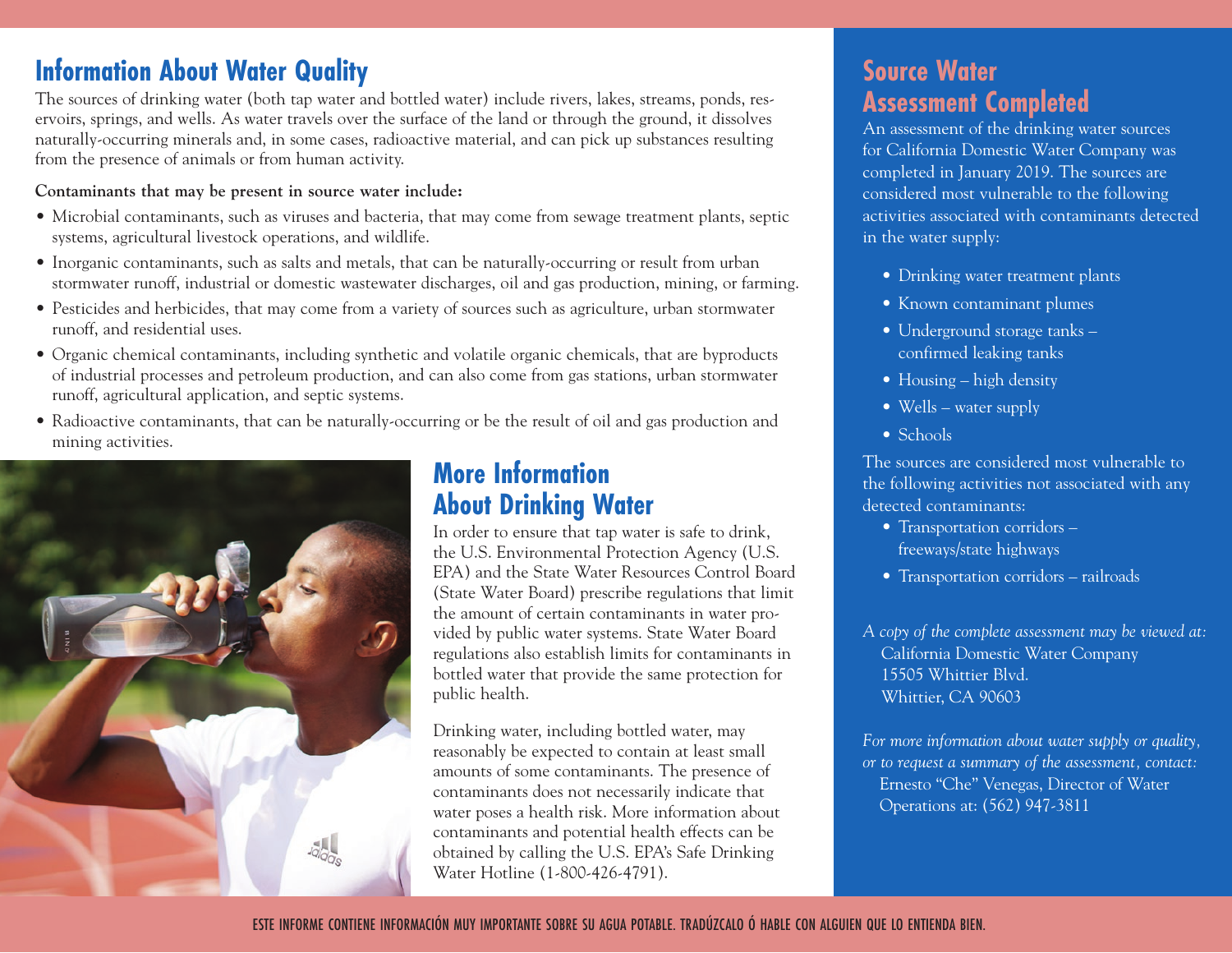#### **Results of 2021 Drinking Water Quality Tests**

Each member of our State Certified water quality team is dedicated to ensuring that our customers always receive high quality water. This is demonstrated in the tables below that list all of the drinking water contaminants that were detected during the year. The result of our extensive, monitoring, sampling, testing, and treatment programs is that your water meets all Federal and State quality standards. The presence of the substances listed below does not necessarily indicate that the water poses a health risk.

| Parameter                                                                                                                                                                 | <b>Units</b>               | MCL              | PHG<br>or      | <b>Bassett Wellfield</b>    | (Raw Groundwater) | (Purchased Water)    | <b>SGVWC</b> | <b>Distribution</b><br>(Treated Water) |                               | <b>Most Recent</b><br><b>Sampling</b> | <b>Major Sources</b><br><b>In Drinking Water</b>                                                                                                                                                                                                                                                                                                               |
|---------------------------------------------------------------------------------------------------------------------------------------------------------------------------|----------------------------|------------------|----------------|-----------------------------|-------------------|----------------------|--------------|----------------------------------------|-------------------------------|---------------------------------------|----------------------------------------------------------------------------------------------------------------------------------------------------------------------------------------------------------------------------------------------------------------------------------------------------------------------------------------------------------------|
|                                                                                                                                                                           |                            |                  | (MCLG)         | Range                       | Average           | Range                | Average      | Range                                  | Average                       | <b>Date</b>                           |                                                                                                                                                                                                                                                                                                                                                                |
| <b>REGULATED CONTAMINANTS WITH</b><br>PRIMARY MCLs, MRDLs, TTS, OR ALs                                                                                                    |                            |                  |                |                             |                   |                      |              |                                        |                               |                                       |                                                                                                                                                                                                                                                                                                                                                                |
|                                                                                                                                                                           |                            |                  |                |                             |                   |                      |              |                                        |                               |                                       |                                                                                                                                                                                                                                                                                                                                                                |
| <b>TABLE 1 - MICROBIOLOGICAL CONTAMINANTS</b><br><b>Total Coliform Bacteria</b><br><b>No Violations</b><br><b>No Violations</b><br>% Samples<br>See<br>(0)<br>N/A<br>2021 |                            |                  |                |                             |                   |                      |              |                                        |                               | Naturally present in the environment. |                                                                                                                                                                                                                                                                                                                                                                |
| (State Total Coliform Rule)                                                                                                                                               | positive                   | Note 1           |                |                             |                   |                      |              |                                        |                               |                                       |                                                                                                                                                                                                                                                                                                                                                                |
| Fecal coliform and E. coli<br>(State Total Coliform Rule)                                                                                                                 | <b>Samples</b><br>positive | See<br>Note 2    | (0)            | <b>No Violations</b><br>N/A |                   | <b>No Violations</b> |              | 2021                                   | Human and animal fecal waste. |                                       |                                                                                                                                                                                                                                                                                                                                                                |
|                                                                                                                                                                           |                            |                  |                |                             |                   |                      |              |                                        |                               |                                       |                                                                                                                                                                                                                                                                                                                                                                |
| <b>TABLE 2 - INORGANIC CONTAMINANTS</b>                                                                                                                                   |                            |                  |                |                             |                   |                      |              |                                        |                               |                                       |                                                                                                                                                                                                                                                                                                                                                                |
| Arsenic                                                                                                                                                                   | ppb                        | 10 <sup>°</sup>  | 0.004          | $ND-2.9$                    | 1.7               | $ND-2.2$             | 1.1          | $ND-2.7$                               | $\overline{2}$                | 2021                                  | Erosion of natural deposits; runoff from orchards;<br>glass and electronics production wastes.                                                                                                                                                                                                                                                                 |
| <b>Barium</b>                                                                                                                                                             | ppm                        |                  | $\overline{2}$ | $0.11 - 0.115$              | 0.132             | $0.12 - 0.14$        | 0.13         | $0.12 - 0.13$                          | 0.125                         | 2021                                  | Discharges of oil drilling wastes and from metal<br>refineries; erosion of natural deposits.                                                                                                                                                                                                                                                                   |
| Chromium                                                                                                                                                                  | ppb                        | 50               | (100)          | <b>ND</b>                   | <b>ND</b>         | <b>ND</b>            | <b>ND</b>    | ND                                     | <b>ND</b>                     | 2021                                  | Discharge from steel and pulp mills and chrome<br>plating; erosion of natural deposits.                                                                                                                                                                                                                                                                        |
| Fluoride                                                                                                                                                                  | ppm                        | $\boldsymbol{2}$ | 1              | $0.28 - 0.32$               | 0.30              | $0.35 - 0.41$        | 0.38         | $0.30 - 0.32$                          | 0.31                          | 2021                                  | Erosion of natural deposits; water additive that<br>promotes strong teeth; discharge from fertilizer and<br>aluminum factories.                                                                                                                                                                                                                                |
| <b>Hexavalent Chromium</b>                                                                                                                                                | ppb                        | N/A              | 0.02           | $2.5 - 2.6$                 | 2.6               | <b>ND</b>            | ND           | $2.5 - 2.6$                            | 2.6                           | 2021                                  | Discharge from electroplating factories, leather<br>tanneries, wood preservation, chemical synthesis,<br>refractory production, and textile manufacturing<br>facilities; erosion of natural deposits.                                                                                                                                                          |
| Nitrate (as N) TT                                                                                                                                                         | ppm                        | 10<br>as N       | 10<br>as N     | $1.6 - 7.1$                 | 3.9               | $1.9 - 3.5$          | 2.7          | $3.0 - 4.6$                            | 3.6                           | 2021                                  | Runoff and leaching from fertilizer use, leaching from<br>septic tanks and sewage; erosion from natural deposits.                                                                                                                                                                                                                                              |
| <b>Perchlorate TT</b>                                                                                                                                                     | ppb                        | $\mathbf{6}$     | 1              | $0.67 - 16$                 | 5.2               | ND                   | ND           | $0.57 - 4.4$                           | 1.9                           | 2021                                  | Perchlorate is an inorganic chemical used in solid<br>rocket propellant, fireworks, explosives, flares, matches,<br>and a variety of industries. It usually gets into drinking<br>water as a result of environmental contamination from<br>historic aerospace or other industrial operations that<br>used or use, store, dispose of perchlorate and its salts. |

**NOTE 1:** MCL: Systems that collect ≥ 40 samples/month, no more than 5.0% of samples are positive.

**NOTE 2:** MCL: a routine sample and a repeat are total coliform positive, and one of these is also fecal coliform or E. coli positive.

#### **INFORMATION ABOUT NITRATE**

Nitrate in drinking water at levels above 10 mg/L is a health risk for infants of less than six months of age. Such nitrate levels in drinking water can interfere with the capacity of the infant's blood to carry oxygen, resulting in a serious illness; symptoms include shortness of breath and blueness of the skin. Nitrate levels above 10 mg/L may also affect the ability of the blood to carry oxygen in other individuals, such as pregnant women and those with certain specific enzyme deficiencies. If you are caring for an infant, or you are pregnant, you should ask advice from your health care provider.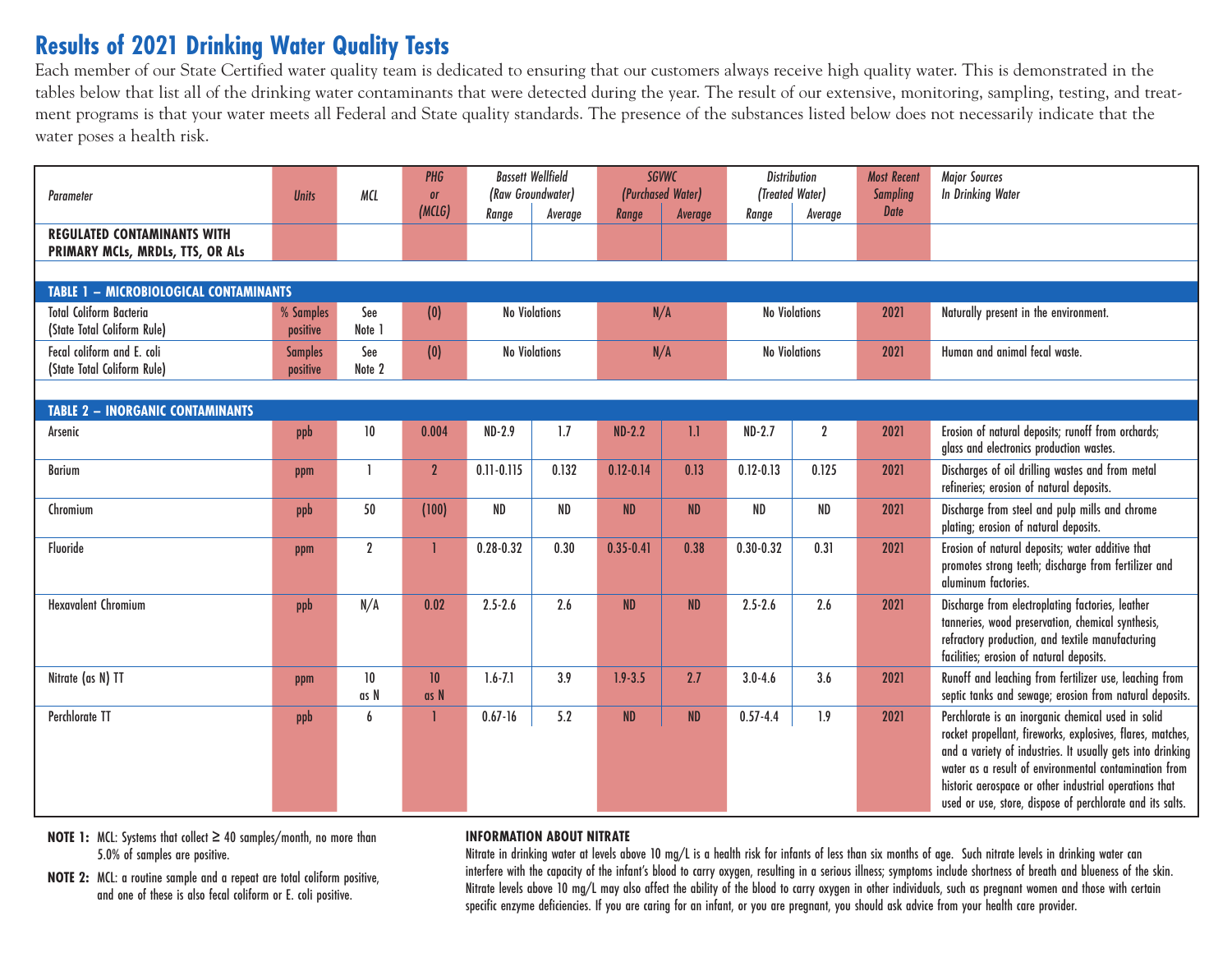| Parameter                                                                                                                                                           | <b>Units</b>                                                                                                                                                                                 | MCL                              |                                    |              | PHG<br>or | <b>Bassett Wellfield</b><br>(Raw Groundwater) |                 | <b>SGVWC</b><br>(Purchased Water) |                 | <b>Distribution</b><br>(Treated Water) |                                                                                                                              | <b>Most Recent</b><br><b>Sampling</b> | <b>Major Sources</b><br><b>In Drinking Water</b> |
|---------------------------------------------------------------------------------------------------------------------------------------------------------------------|----------------------------------------------------------------------------------------------------------------------------------------------------------------------------------------------|----------------------------------|------------------------------------|--------------|-----------|-----------------------------------------------|-----------------|-----------------------------------|-----------------|----------------------------------------|------------------------------------------------------------------------------------------------------------------------------|---------------------------------------|--------------------------------------------------|
|                                                                                                                                                                     |                                                                                                                                                                                              |                                  | (MC L G)                           | Range        | Average   | Range                                         | Average         | Range                             | Average         | Date                                   |                                                                                                                              |                                       |                                                  |
| <b>REGULATED CONTAMINANTS WITH</b><br>PRIMARY MCLs, MRDLs, TTS, OR ALs                                                                                              |                                                                                                                                                                                              |                                  |                                    |              |           |                                               |                 |                                   |                 |                                        |                                                                                                                              |                                       |                                                  |
|                                                                                                                                                                     |                                                                                                                                                                                              |                                  |                                    |              |           |                                               |                 |                                   |                 |                                        |                                                                                                                              |                                       |                                                  |
|                                                                                                                                                                     | TABLE 3 - RADIOACTIVE CONTAMINANTS - The State allows us to monitor for some contaminants less than once per year because the concentrations of these contaminants do not change frequently. |                                  |                                    |              |           |                                               |                 |                                   |                 |                                        |                                                                                                                              |                                       |                                                  |
| Gross Alpha particle activity                                                                                                                                       | p(i/l)                                                                                                                                                                                       | 15                               | (0)                                | $ND-3.3$     | 0.8       | <b>ND-4.95</b>                                | 3.09            | N/A                               | N/A             | 2015-2021                              | Erosion of natural deposits.                                                                                                 |                                       |                                                  |
| Combined Radium 226+228                                                                                                                                             | p(i/l)                                                                                                                                                                                       | 5                                | (0)                                | <b>ND</b>    | $\sf ND$  | <b>ND</b>                                     | ND              | N/A                               | N/A             | 2016-2021                              | Erosion of natural deposits.                                                                                                 |                                       |                                                  |
| Uranium                                                                                                                                                             | p(i/L)                                                                                                                                                                                       | 20                               | 0.43                               | $2 - 3.2$    | 2.7       | $1.2 - 5.7$                                   | 3.54            | N/A                               | N/A             | 2015-2021                              | Erosion of natural deposits.                                                                                                 |                                       |                                                  |
|                                                                                                                                                                     |                                                                                                                                                                                              |                                  |                                    |              |           |                                               |                 |                                   |                 |                                        |                                                                                                                              |                                       |                                                  |
| <b>TABLE 4 - VOLATILE ORGANIC CHEMICALS</b>                                                                                                                         |                                                                                                                                                                                              |                                  |                                    |              |           |                                               |                 |                                   |                 |                                        |                                                                                                                              |                                       |                                                  |
| Carbon Tetrachloride TT                                                                                                                                             | ppt                                                                                                                                                                                          | 500                              | 100                                | ND-1900      | 400       | ND                                            | <b>ND</b>       | ND                                | ND              | 2021                                   | Discharge from chemical plants and other industrial<br>activities.                                                           |                                       |                                                  |
| 1,1-Dichloroethylene TT                                                                                                                                             | ppb                                                                                                                                                                                          | 6                                | 10                                 | $ND-7.4$     | 2.57      | <b>ND</b>                                     | <b>ND</b>       | ND                                | <b>ND</b>       | 2021                                   | Discharge from industrial chemical factories.                                                                                |                                       |                                                  |
| cis-1,2-Dichloroethylene TT                                                                                                                                         | ppb                                                                                                                                                                                          | 6                                | 100                                | $ND-4.7$     | 1.44      | <b>ND</b>                                     | <b>ND</b>       | ND                                | <b>ND</b>       | 2021                                   | Discharge from industrial chemical factories; major<br>biodegradation byproduct of TCE and PCE groundwater<br>contamination. |                                       |                                                  |
| Tetrachloroethylene (PCE) TT                                                                                                                                        | ppb                                                                                                                                                                                          | 5                                | 0.06                               | <b>ND-52</b> | 16.2      | ND                                            | <b>ND</b>       | ND-0.82                           | 0.16            | 2021                                   | Discharge from factories, dry cleaners, and auto shops<br>(metal degreaser).                                                 |                                       |                                                  |
| Trichloroethylene (TCE) TT                                                                                                                                          | ppb                                                                                                                                                                                          | 5                                | 1.7                                | $ND-71$      | 18.6      | ND                                            | ND              | $ND-1.5$                          | 0.70            | 2021                                   | Discharge from metal degreasing sites and other factories.                                                                   |                                       |                                                  |
| Chloroform TT                                                                                                                                                       | ppb                                                                                                                                                                                          | N/A                              | N/A                                | ND-1.9       | 0.38      | <b>ND</b>                                     | <b>ND</b>       | ND                                | <b>ND</b>       | 2021                                   | Discharge from factories, dry cleaners, and auto shops<br>(metal degreaser).                                                 |                                       |                                                  |
| <b>Total Trihalomethanes TT</b>                                                                                                                                     | ppb                                                                                                                                                                                          | $80\,$                           | N/A                                | ND-1.9       | 0.43      | ND                                            | <b>ND</b>       | ND                                | ND              | 2021                                   | Byproduct of drinking water disinfection.                                                                                    |                                       |                                                  |
|                                                                                                                                                                     |                                                                                                                                                                                              |                                  |                                    |              |           |                                               |                 |                                   |                 |                                        |                                                                                                                              |                                       |                                                  |
| TABLE 5 - DISINFECTION BYPRODUCTS, DISINFECTANT RESIDUALS, AND DISINFECTION BYPRODUCT PRECURSORS - Five locations are tested quarterly for disinfection byproducts. |                                                                                                                                                                                              |                                  |                                    |              |           |                                               |                 |                                   |                 |                                        |                                                                                                                              |                                       |                                                  |
| <b>TTHMs (Total Trihalomethanes)</b>                                                                                                                                |                                                                                                                                                                                              | 80                               | N/A                                | 1st Qtr      | 2nd Qtr   | 3rd Qtr                                       | 4th Qtr         | Average                           |                 | 2021                                   | Byproduct of drinking water disinfection.                                                                                    |                                       |                                                  |
| Site 1                                                                                                                                                              |                                                                                                                                                                                              |                                  |                                    | 0.51         | 0.00      | 0.00                                          | 0.00            | 0.13                              |                 |                                        |                                                                                                                              |                                       |                                                  |
| Site 2                                                                                                                                                              | ppb                                                                                                                                                                                          |                                  |                                    | 0.00         | 0.00      | 0.00                                          | 0.00            | 0.00                              |                 |                                        |                                                                                                                              |                                       |                                                  |
| Site 3                                                                                                                                                              |                                                                                                                                                                                              |                                  |                                    | 0.00         | 0.00      | 0.53                                          | 0.00            | 0.13                              |                 |                                        |                                                                                                                              |                                       |                                                  |
| Site 4                                                                                                                                                              |                                                                                                                                                                                              |                                  |                                    | 0.51         | 0.00      | 0.57                                          | 2.30            | 0.85                              |                 |                                        |                                                                                                                              |                                       |                                                  |
| Site 5                                                                                                                                                              |                                                                                                                                                                                              |                                  |                                    | 0.57         | 0.00      | 0.70                                          | 0.00            | 0.32                              |                 |                                        |                                                                                                                              |                                       |                                                  |
| HAA5 (Haloacetic Acids)                                                                                                                                             |                                                                                                                                                                                              | $\pmb{60}$                       | N/A                                | 1st Qtr      | 2nd Qtr   | 3rd Qtr                                       | 4th Qtr         | Average                           |                 |                                        |                                                                                                                              |                                       |                                                  |
| Site 1                                                                                                                                                              | ppb                                                                                                                                                                                          |                                  |                                    | $0.00\,$     | $0.00\,$  | 0.00                                          | 0.00            | 0.00                              |                 |                                        |                                                                                                                              |                                       |                                                  |
| Site 2                                                                                                                                                              |                                                                                                                                                                                              |                                  |                                    | 0.00         | 0.00      | 0.00                                          | 0.00            | 0.00                              |                 |                                        | Byproduct of drinking water disinfection.                                                                                    |                                       |                                                  |
| Site 3                                                                                                                                                              |                                                                                                                                                                                              |                                  |                                    | 0.00         | 0.00      | $0.00\,$                                      | $0.00\,$        | 0.00                              | 2021            |                                        |                                                                                                                              |                                       |                                                  |
| Site 4                                                                                                                                                              |                                                                                                                                                                                              |                                  |                                    | 0.00         | 0.00      | 0.00                                          | 0.00            | 0.00                              |                 |                                        |                                                                                                                              |                                       |                                                  |
| Site 5                                                                                                                                                              |                                                                                                                                                                                              |                                  |                                    | 0.00         | 0.00      | 0.00                                          | 0.00            | 0.00                              |                 |                                        |                                                                                                                              |                                       |                                                  |
| Chlorine                                                                                                                                                            | ppm                                                                                                                                                                                          | $MRDL =$<br>4 as $\mathsf{CL}_2$ | $MRDLG =$<br>4 as $\mathfrak{c}_2$ | N/A          | N/A       | Range<br>$0.86 - 1.95$                        | Average<br>1.36 | Range<br>$0.71 - 1.55$            | Average<br>1.22 | 2021                                   | Drinking water disinfectant added for treatment.                                                                             |                                       |                                                  |